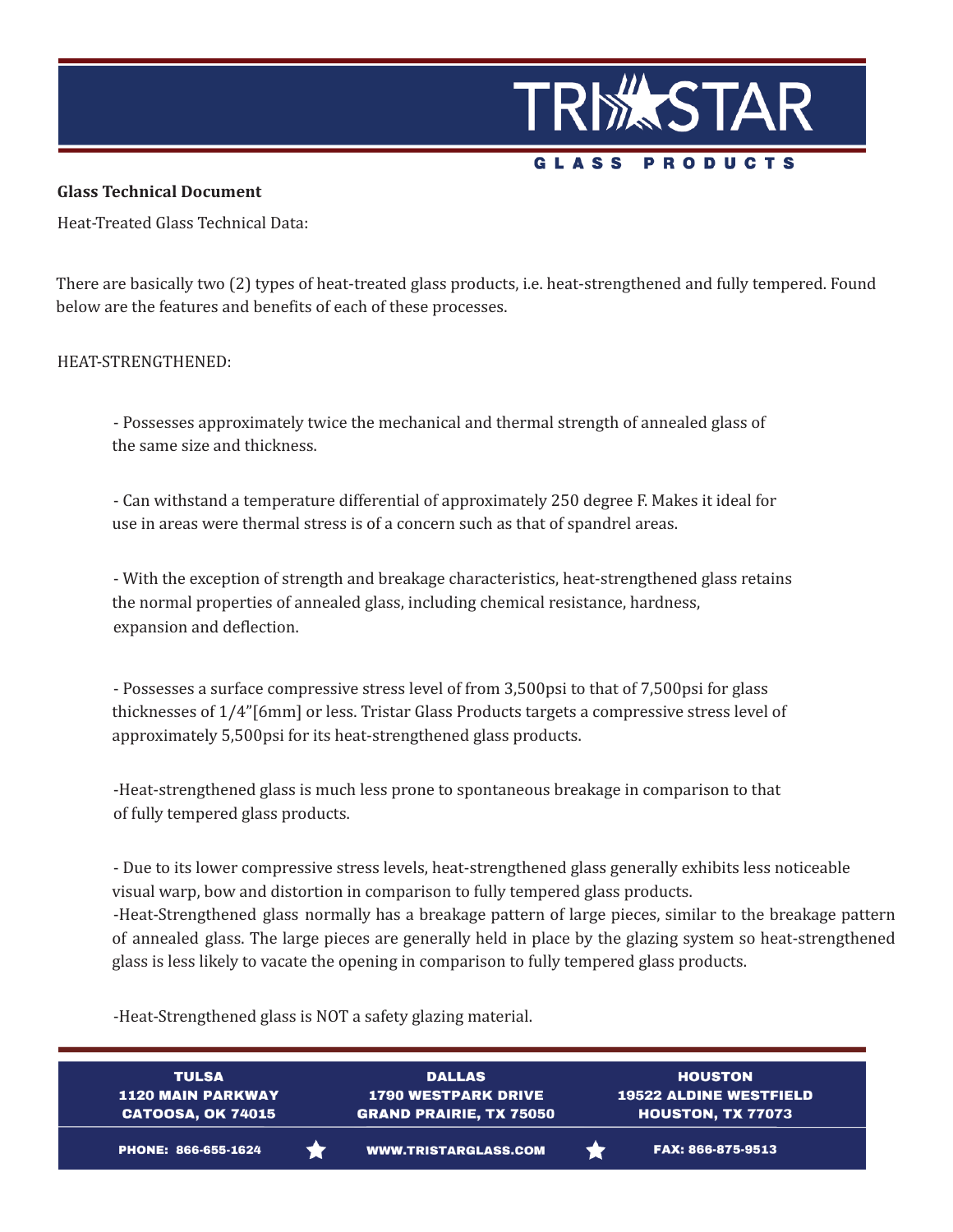

-Conforms to ASTM C 1036, Standard Specification for Flat Glass and ASTM C 1048, Standard Specification for Heat-Treated Flat Glass: Kind H.S.,Kind F.T.

FULLY TEMPERED:

- Possesses approximately four times the mechanical and thermal strength of annealed glass of the same size and thickness.

- Can withstand a temperature differential of approximately 400 degrees F. Makes it ideal for use in areas where safety glazing characteristics are required by code or in high wind loads areas that cannot be met through the use of annealed and/or heat-strengthened glass products.

-With the exception of strength and breakage characteristics, fully tempered glass retains the normal properties of annealed glass, including chemical resistance, hardness, expansion and deflection.

-Possesses a surface compressive stress level of a minimum of 10,000 psi for glass thicknesses of 1/4"[6mm] or less. Tristar Glass Products targets a compressive stress level of approximately 12,000 to 15,000psi for its fully tempered glass products.

-Fully tempered glass is much more prone to spontaneous breakage in comparison to that of annealed and heat-strengthened glass products.

-Fully tempered glass is NOT recommended for use in spandrel area type applications. -Due to its higher compressive stress levels, fully tempered glass generally exhibits more noticeable visual warp, bow and distortion in comparison to annealed and heat-strengthened glass products.

- Fully tempered glass normally has a breakage pattern of very small pieces and is less likely to cause severe injuries. The small pieces generally lose their rigidity upon failure and are therefore more likely to vacate the opening in comparison to annealed and heat-strengthened glass products.